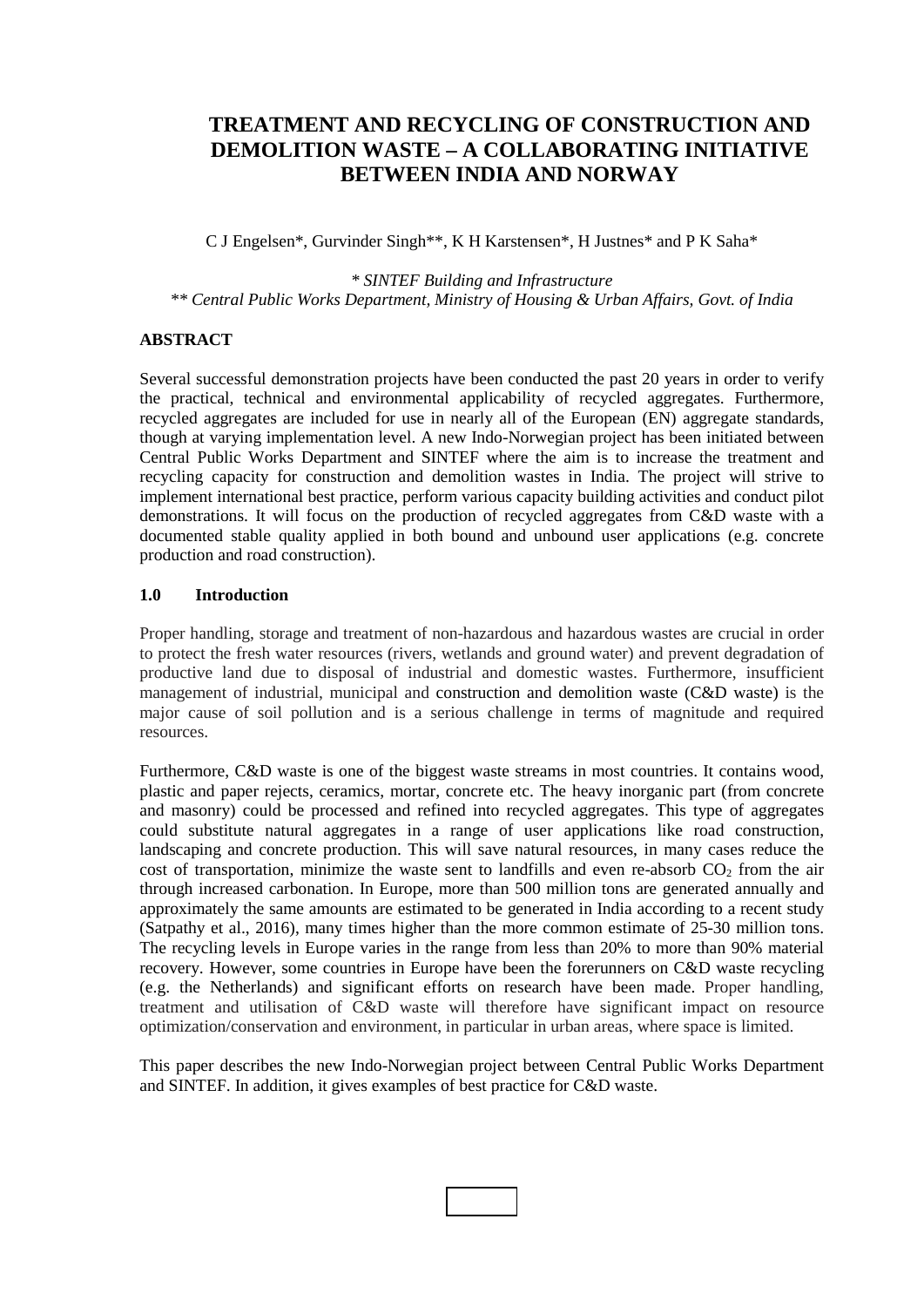# **2.0 Material fractions in C&D waste**

C&D waste is usually defined as the waste generated from construction, renovation, reconstruction and demolition. Although the material fractions in C&D waste varies, depending greatly on the construction technique, type of building, age and materials employed etc., typical main fractions are concrete, bricks, gypsum, wood, glass, metals, paper, plastic, solvents, asphalt, asbestos and excavated soil. The concrete and masonry part is typically 30-50% by mass of the total C&D waste volume generated.

Different types of C&D waste are shown in Fig-1. Concrete waste derived from homogenous constructions that have been prepared for demolition, are shown in Fig-1a and Fig-1b. The source material is good quality concrete in both cases, which can be recycled into good quality recycled aggregates. The processing and recycling in these types of demolition projects could potentially be performed on-site with a mobile recycling facility (e.g. crushing, sieving and magnetic separation equipment). When the C&D waste are more heterogeneous as shown in Fig-1c and Fig-1d, the recycling process may demand several processing steps (e.g. primary sorting before feeding, separation of light materials, washing procedure, flocculation to enhance sedimentation of fines etc.).



**Fig-1: Different C&D waste from a) Office building in Mumbai b) Reconstruction of Amar Mahal flyover in Mumbai c) feedstock material to Burari recycling facility in Delhi d) mixed waste at collection site in Delhi**

## **2.1 User scenarios**

When C&D waste are processed into recycled aggregates the user scenarios can be roughly divided into bound and unbound applications. In general, recycled aggregates are mostly applied in unbound applications due to the less stringent criteria than in bound applications. However, the focus in for example the European Union is to increase the share of higher-value recycling of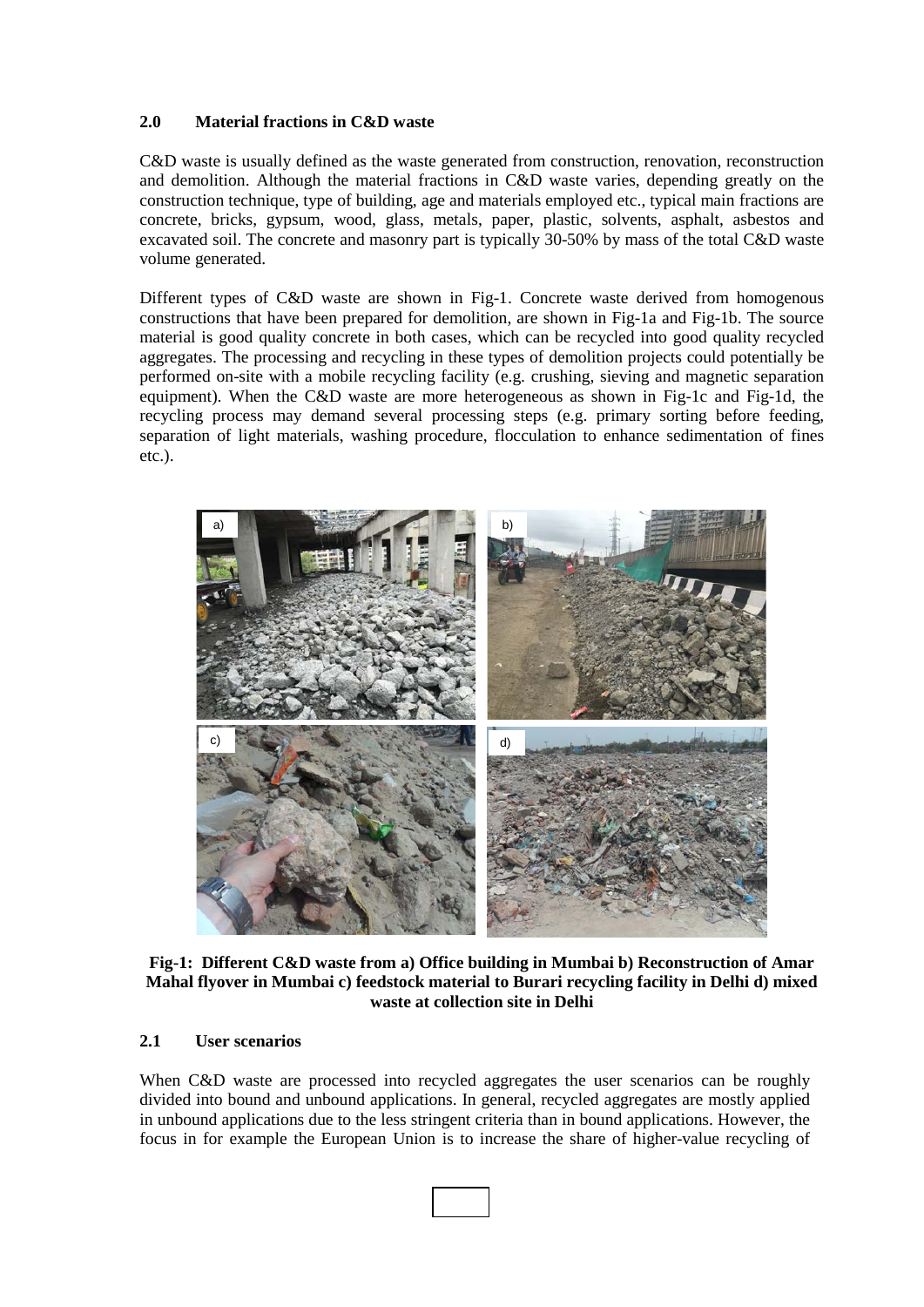C&D waste. Potentially, a range of user scenarios exist for recycled aggregates for both bound and unbound applications. The most common user applications are:

- Road construction
- Landscaping and covering masses
- Ready-mix concrete
- Concrete products
- Other mineral building products

# **2.2 Implementation in European standards**

Recycled aggregates are in general included for use in almost all existing European (EN) standards. Table 1 shows the standards for bound and unbound applications. It is emphasized that the implementation level is varying among these standards. A higher implementation level has been reached in EN 12620 and EN 13242, where additional properties or increased test frequencies for production of recycled aggregates are specified, compared to the remaining standards in Table 1 where recycled aggregates are mentioned with little or no specifications (Ng and Engelsen, 2017).

Table 1 EN standards which include the use of recycled aggregates

| EN standard |
|-------------|
| EN 12620    |
| EN 13055-1  |
| EN 13055-2  |
| EN 13139    |
| EN 13450    |
| EN 13242    |
|             |

Regarding aggregates for concrete, the factory production control is specified in annex H in EN 12620. Regarding the raw material input control for recycled aggregate production, the following should be identified:

- Nature of raw materials
- Source and place of origin
- Supplier and transporting agent

In general, the properties of recycled aggregates should be the same as for the natural aggregates for the same intended use. However, some additional properties are required to be documented and with a higher test frequencies.

## **3.0 Examples of full-scale demonstration projects**

Fig-2 shows full-scale demonstration projects (bound use) where recycled coarse aggregates have been used in a concrete retaining wall and in the foundation, columns and the basement walls in a high school building. The concrete contained 100% and 37% recycled coarse aggregate fraction, respectively (Tangen et al., 2007; Lahus et al., 2002). In Fig-3 scrap of reinforced concrete elements were recycled into particle sizes of 0/100 mm and 20/120 mm and used as sub-base material in highway E6 Melhus. According to the results from this project, recycled crushed concrete material should perform excellent as unbound sub-base layer in roads, even with high traffic levels (Aurstad et al., 2006).

FWD measurements (bearing capacity) on the road 1½ year after construction have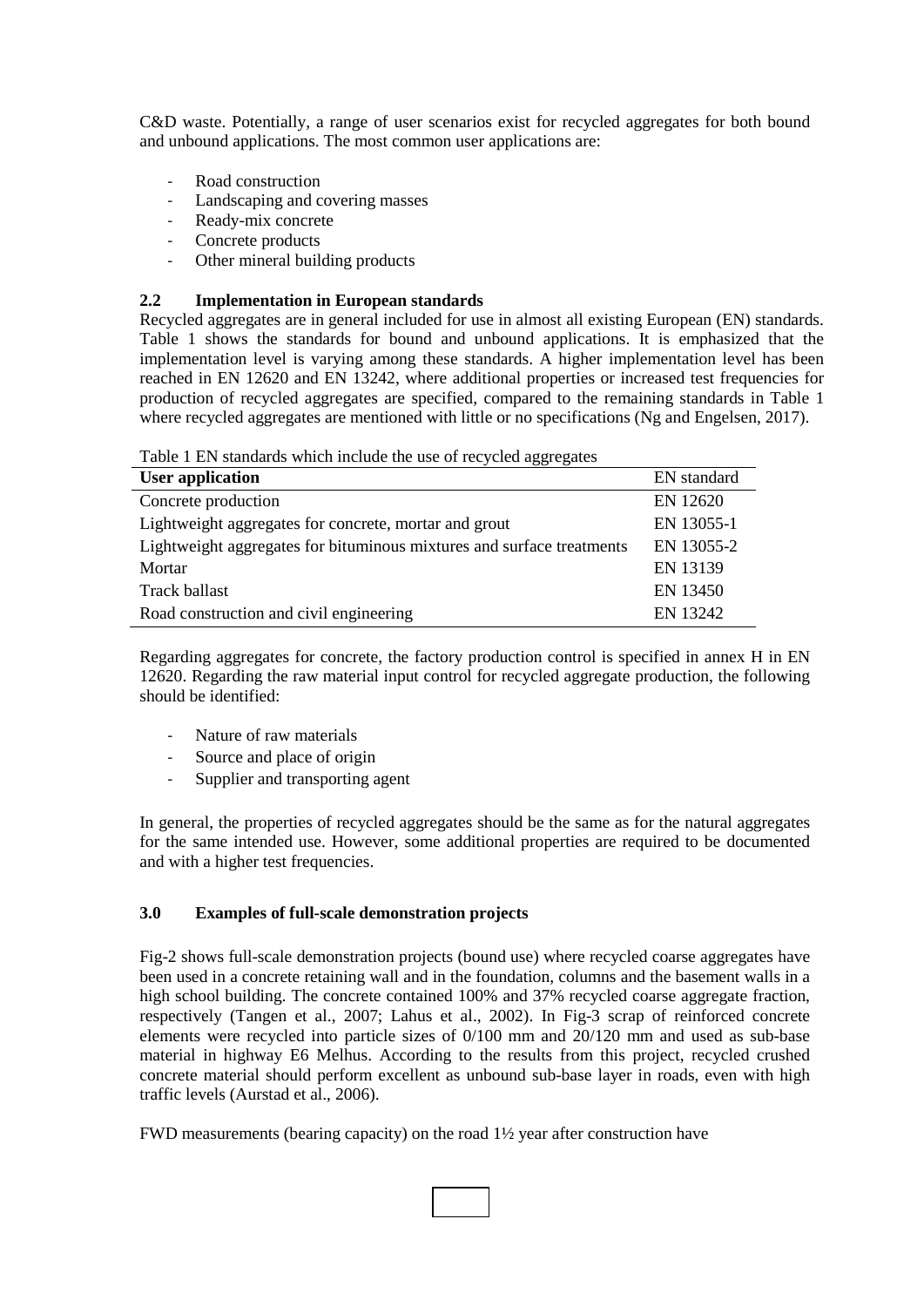shown substantial increase in stiffness on the crushed concrete sections, especially on the section with 0-100 mm material. This is probably due to renewed hydration of unreacted cement and physical bonds in compacted binder fines. Concrete E-moduli in the order of 800-900 MPa was obtained by back calculations for 0/100 mm. Furthermore, laser measurements on the road 1½ year after construction revealed satisfying surface conditions  $(IRI = 0.5-1.0)$ .



**Fig-2: a) Concrete retaining wall with recycled coarse aggregate content of 780 kg/m3 (Highway E6, 20 km south of Oslo, Norway) b) Concrete foundations, columns and basement walls with recycled aggregate content of 269 kg/m3 (Sorumsand High School, Norway)**



**Fig-3: a) Hollow core reinforced concrete waste was used to produce recycled aggregates b) Cushing and sieving to particle sizes of 0/100 mm and 20/100 mm c) Paving and compaction of sub-base material after sprinkling d) Finished test section of the highway E6 Melhus (Aurstad et al., 2005)**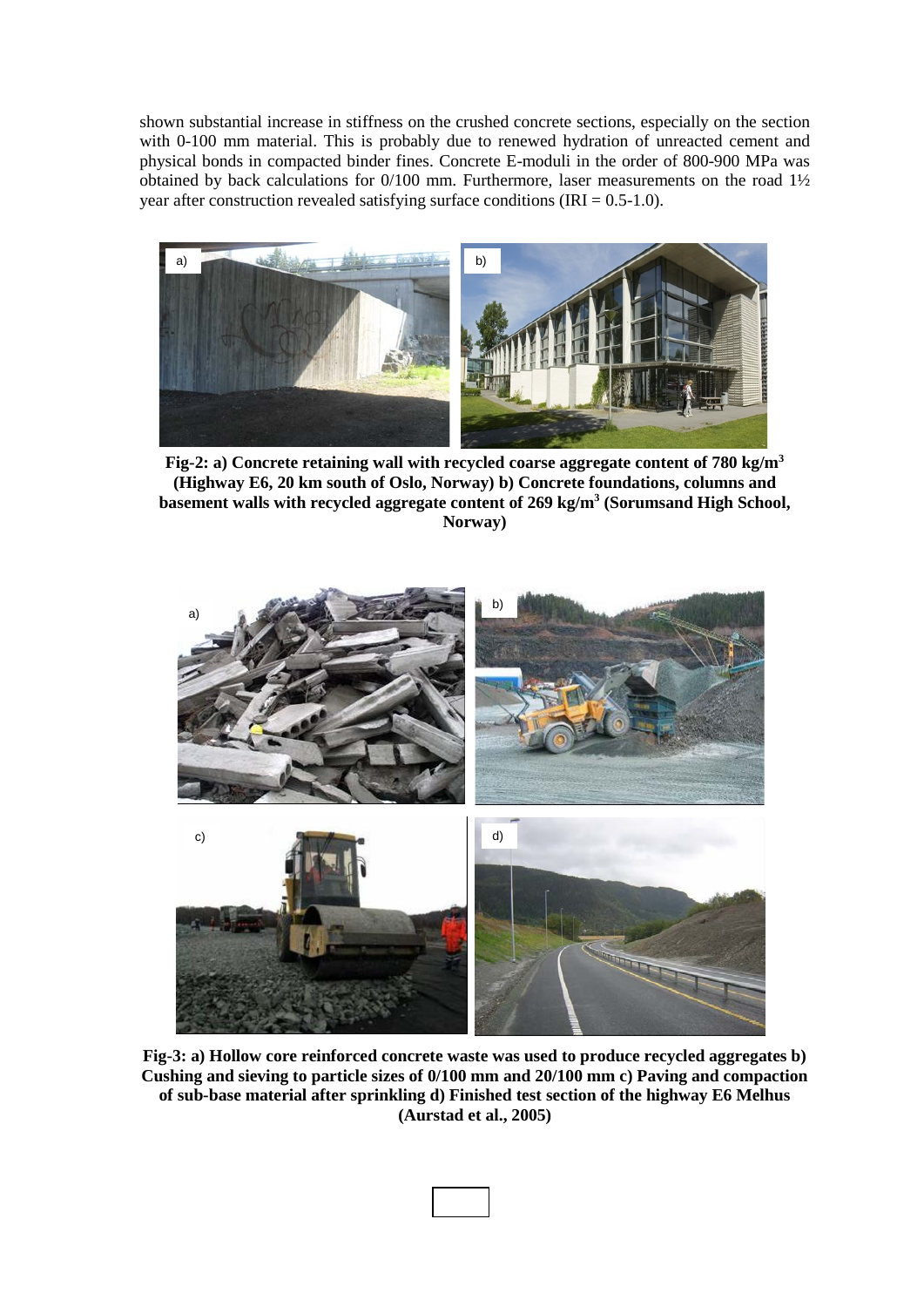Environmental properties of recycled aggregates are important to assess in order to prevent any harmful impact on soil and groundwater. Hence, the leaching of harmful chemical substances has been measured in a full-scale demonstration project over a period of more than 10 years, see Fig-4. The materials applied at the field site were recycled concrete aggregate (RCA) and foam glass aggregate (FGA). The RCA originated from a demolished section of the highway E6 (25 km south of Oslo), which was constructed with concrete pavement in the beginning of 1980. The demolished concrete was crushed and fractionized into a grain size of 20-120 mm and applied in test segments of the road sub-base in the entrance lane to the north-bound lane of E6 Taraldrud. A simplified risk assessment showed that the released quantities of trace elements did not exceed the pre-defined acceptance criteria for groundwater and fresh water (Engelsen et al., 2017; Engelsen et al., 2012).



**Fig-4: a) Recycled aggregates with particle size 20/120 mm applied in test segments of the road sub-base in the entrance lane to the north-bound lane of E6 Taraldrud b) Collection of the infiltration water from sub-base were conducted in separate sampling lines inside a collection well**

#### **4.0 Indo-Norwegian project**

Central Public Works Department (CPWD) under Ministry of Housing & Urban Affairs (MoH&UA), Govt. of India has signed a Memorandum of Understanding (MoU) with the Foundation for Scientific & Industrial Research (SINTEF, Norway). The institutions agree to facilitate collaboration on all aspects of waste management and building technology with special emphasis on best available technology on recycling of construction and demolition waste. The MoU has been developed based on mutual interests, needs and competence, which have been identified through regular communication between the Ministry of Housing & Urban Affairs, CPWD, the Royal Norwegian Embassy in New Delhi and SINTEF for several years. The purpose with the MoU is to incept a 4-years institutional cooperation program between CPWD and SINTEF on capacity building and technical support on treatment and utilisation of construction and demolition waste in India. The Central Public Works Department (CPWD) is the premier construction agency of the Government of India and plays a pivotal role in the construction programme of Government projects. Its activities are spread throughout the length and breadth of the country. It also undertakes the projects of Autonomous Bodies and Public Sector Undertakings as Deposit Works.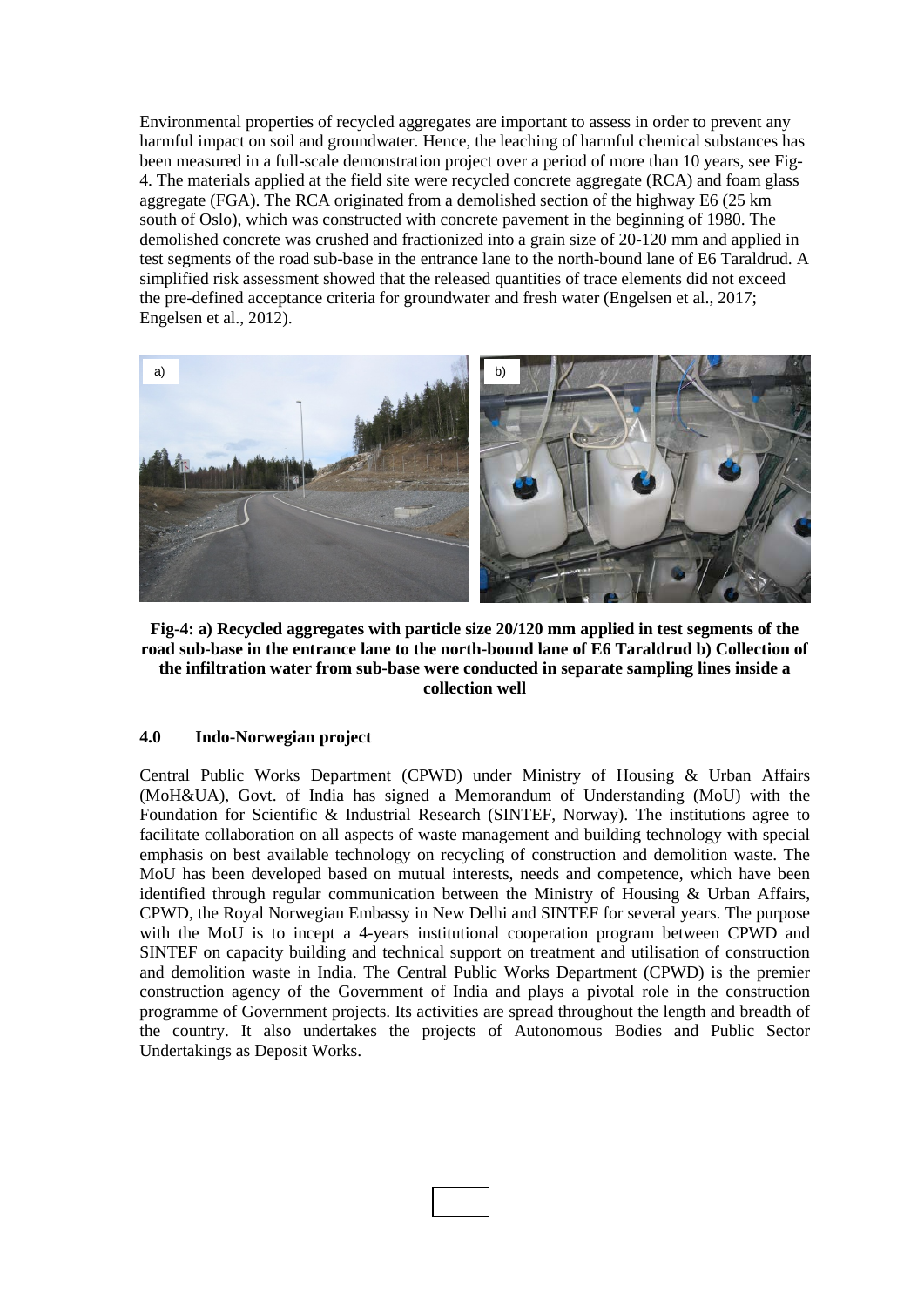# **4.1 Regulatory framework**

Some of the main components of the general framework for managing C&D waste today is consisting of the following regulations, guidelines and supporting documents:

- Solid Waste Management Rules 2016 (MoEFCC, 2016);
- Construction and Demolition Waste Management Rules 2016 (MoEFCC, 2016);
- Management Manual on Municipal Solid Waste (MoH&UA, 2016);
- Manual on Municipal Solid Waste Management (MoH&UA, 2000);
- TAG Report on Municipal Solid Waste Management, (MoH&UA, 2005);
- National Mission on Sustainable Habitat (MoH&UA, 2010);
- National Environmental Policy, (MoEFCC, 2006);
- CPWD manual for sustainable habitat, (CPWD, 2014);
- Green Building Norms, (CPWD, 2012).

Solid Waste Management rules 2016 (MoFCC, 2016) gives reference to the C&D Waste Management Rules 2016 for storage, collection, transportation and disposal of C&D waste.

According to the Construction and Demolition Waste Management Rules 2016, waste generators, which generate more than 20 tons or more in one day or 300 tons per project in a month shall segregate the waste into four streams such as concrete, soil, steel, wood and plastics, bricks and mortar. The waste generator shall submit waste management plan and get appropriate approvals from the local authority before starting construction or demolition or re-modelling work. The waste generators shall pay for the processing and disposal of C&D waste generated, in addition to the payment for storage, collection and transportation. The rate shall be fixed by the concerned local authority or any other authority designated by the State Government. The rules specify the criteria for storage, processing or recycling facilities for construction and demolition waste and application of construction and demolition waste and its products. However, the specific guidelines and manuals for several user scenarios will need to be developed.

The Management manual on municipal solid waste (MoH&UA, 2016) gives an overview of the technical aspects of processing and treatment of C&D waste, including site selection criteria, reuse/recycle potential, proposed use for processed C&D waste and environmental considerations.

The manual on municipal solid waste (MoH&UA, 2000) is describing C&D waste (chapter 4). However, the description is only given in general terms regarding characteristics, storage, collection and transport, recycling and reuse and disposal.

The TAG report (MoH&UA, 2005) is a comprehensive report of proven technologies for processing and disposal of solid waste. It was compiled by a technology advisory group set up by the Ministry of Urban Development. The report serves as guidance in solid waste management to ULBs. However, the technology regarding treatment and utilisation of C&D waste is not included.

The National Mission on Sustainable Habitat (MoH&UA, 2010) is a component of the National Action Plan for Climate Change. One of the main aspects the mission covers is recycling of material and urban waste management. Furthermore, developing technologies for recycling of construction waste is identified as one of the strategies and methodologies for mitigation. Developing standards and performing demonstration projects for C&D waste is specified as one of the complementary actions in the main components of the mission.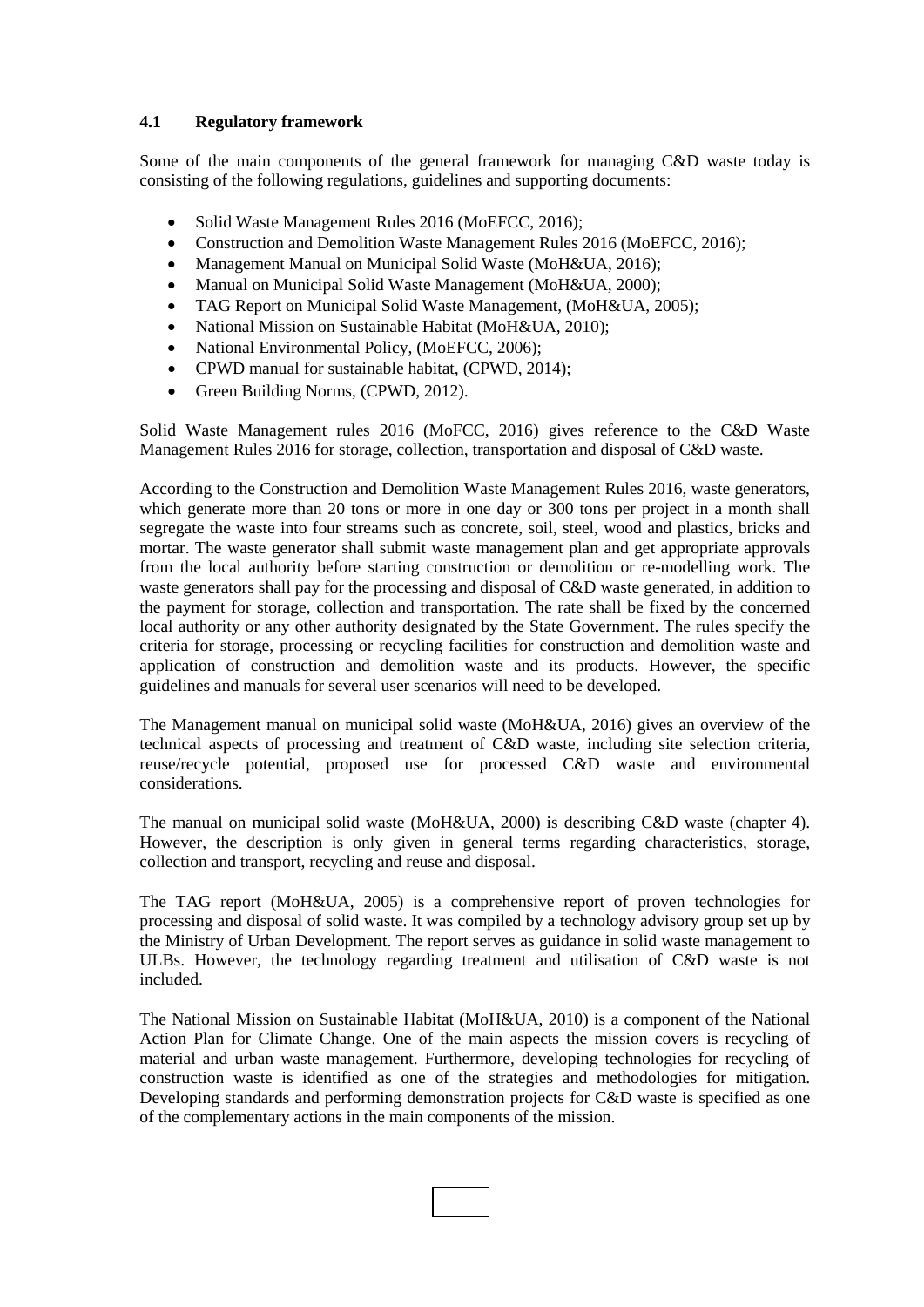The National Environment Policy (MoEFCC, 2006) seeks to extend the coverage, and fill in gaps that still exist, in light of present knowledge and accumulated experience. It builds on the present national policies for environmental management. Strengthen the capacities of local bodies for segregation, recycling, and reuse of municipal solid wastes is one of the points in the action plan in the abatement strategy for soil pollution.

The CPWD Works manual is a Government of India publication (CPDW, 2012) prepared for the use by CPWD. The manual may also be used by other governmental departments, private bodies and individuals as Central Public Works Department plays a decisive role in the construction programme of Government projects. Besides being the construction agency of the Government, it performs a regulatory function in setting the pace and programs for the building industry in the country. The Green Building Norms are specified in the manual. According to these norms, all CPWD constructions shall undergo an internal certification following the GRIHA rating system of TERI (MoNRE and TERI, 2010). Regarding waste management, criteria are specified in terms of general commitments to minimize waste generation, streamline waste segregation, storage, and disposal, and promote resource recovery from waste.

The Indian environmental policy has clearly defined the actions and strategies in their policy documents as shown above. However, it can be seen that rules and guidelines, specific criteria and standards that specifically apply for the C&D waste category, are lacking. This includes guidelines and mandatory requirements to follow prior to construction, repair or demolition of a building or civil engineering works (e.g. removal of building components that contain dangerous substances), during demolition (e.g. minimum pre-sorting criteria), treatment and utilisation of the demolition waste (e.g. technical guidelines for the use of recycled product).

# **4.2 Main project activities**

The project aims to integrate the best from international practice with requirements of international environmental standards and Indian conditions. Guidelines will be tested and evaluated in pilot demonstration activities in selected Indian provinces and cities.

The project activities will collect and prepare Indian baseline information as well as international information on best practice. This information will make the basis for the pilot demonstration activities. The outcome of the demonstration projects will be evaluated and the findings used to amend final guidelines. Capacity building and training will be cross cutting and overarching activities. The project will be implemented over a period of four years (2017-2020) and the tentative project schedule including the main activities are summarized in Table 2.

Table 2 Tentative project schedule

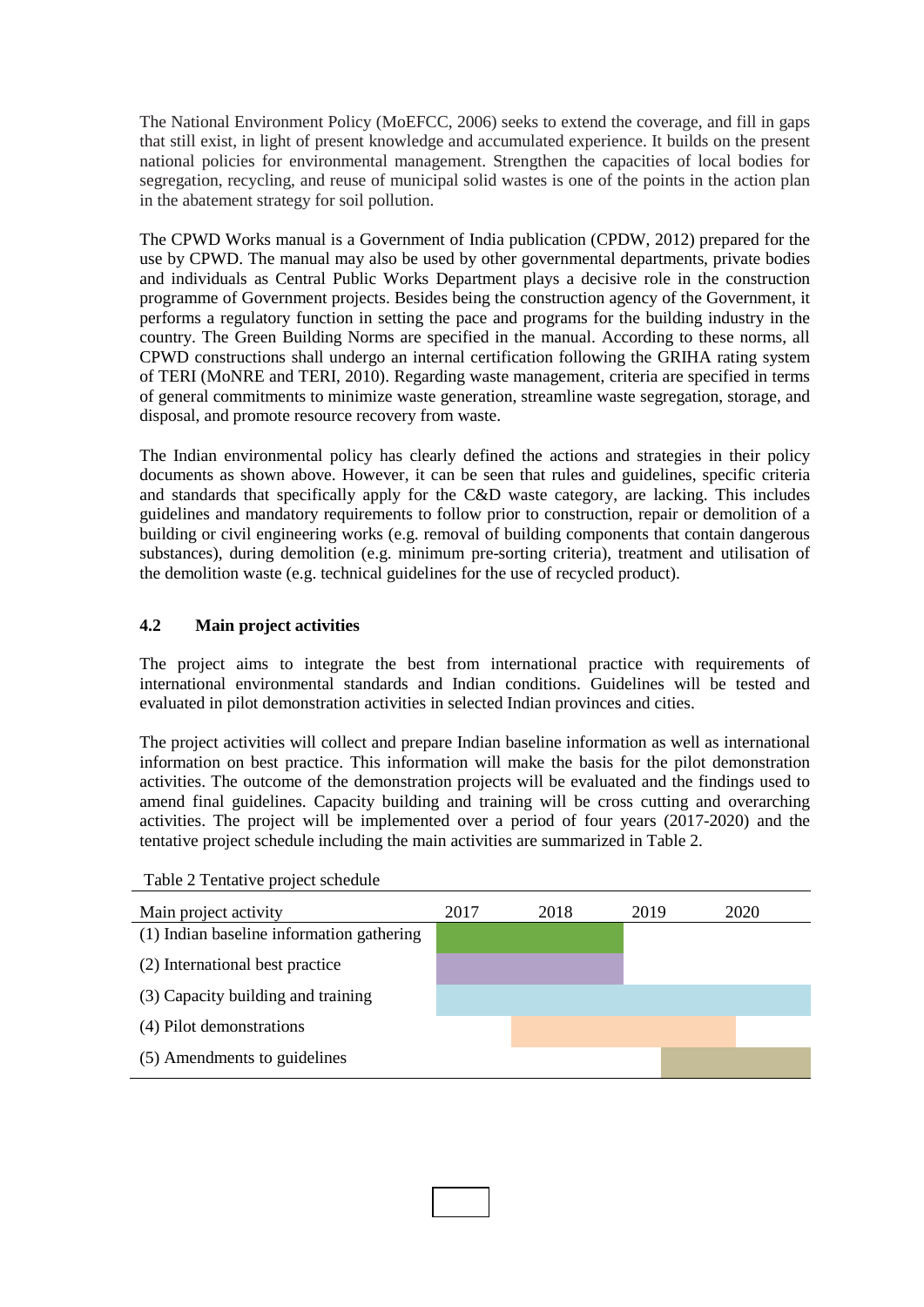#### **5.0 Conclusion**

C&D waste is one of the biggest waste streams in most countries. It contains wood, plastic and paper rejects, ceramics, mortar, concrete etc. The heavy inorganic part (from concrete and masonry) could be processed and refined into recycled aggregates which can substitute natural aggregates in various amounts. A number of successful demonstrations have been conducted in order to verify the practical, technical and environmental applicability of recycled aggregates.

The Indian scenario is different from the scenarios encountered in many countries in Europe including challenges with source segregation, lack of space during demolition, lack of space for transfer stations offering simple segregation, and deficiency in treatment capacity for both mobile and stationary recycling facilities.

The purpose of the new Indo-Norwegian project is to implement a 4-years institutional cooperation program between CPWD and SINTEF on capacity building and technical support on treatment and utilisation of construction and demolition waste in India. The project intends to adapt the existing best practice to Indian conditions. The project has been developed based on mutual interests, needs and competence, which have been identified through regular communication between the Ministry of Housing & Urban Affairs, CPWD, the Royal Norwegian Embassy in New Delhi and SINTEF for several years.

#### **6.0 References**

Aurstad, J., Aksnes, J., Berntsen, G., Dahlhaug, J.E., Petkovic, G., Uthus, N., 2006. Unbound crushed concrete in high volume roads – a field and laboratory study, Proceedings of the  $5<sup>th</sup>$ international conference on research and practical applications using wastes and secondary materials in pavement engineering held 22-23 February 2006, Liverpool, UK. Liverpool John Moores University.

MoNRE and TERI, 2010. Introduction to National Rating System – GRIHA (Green Rating for Integrated Habitat Assessment) An evaluation tool to help design, build, operate, and maintain a resource-efficient built environment, Ministry of New and Renewable Energy and The Energy and Resources Institute, TERI press 2010.

CPWD (Central Public Works Department), 2014. CPWD manual for sustainable habitat.

CPWD (Central Public Works Department), 2012. CPWD works manual 2012.

Engelsen, C.J., van der Sloot, H.A., and Petkovic, G. Long-term leaching from recycled concrete aggregates applied as sub-base material in road construction. Science of the Total Environment 587–588 (2017) 94–101

Engelsen, C.J.; Wibetoe, G.; van der Sloot, H.A.; Lund, W. & Petkovic, G.: Field site leaching from recycled concrete aggregates applied as sub-base material in road construction, *Science of the Total Environment*, 427. (2012), pp. 86-97.

Ng, S. and Engelsen, C.J., 2018. *Construction and Demolition wastes*, In: Waste and Supplementary Cementitious Materials in Concrete: Characterisation, Properties and Applications. Editors: Rafat Siddique and Paulo Cachim, Elsevier publication, in print.

Satpathy, I et al., *Material Consumption Patterns in India - A Baseline Study of the Automotive and Construction Sectors* (Deutsche Gesellschaft fur Internationale Zusammenarbeit (GIZ) GmbH ), (2016).